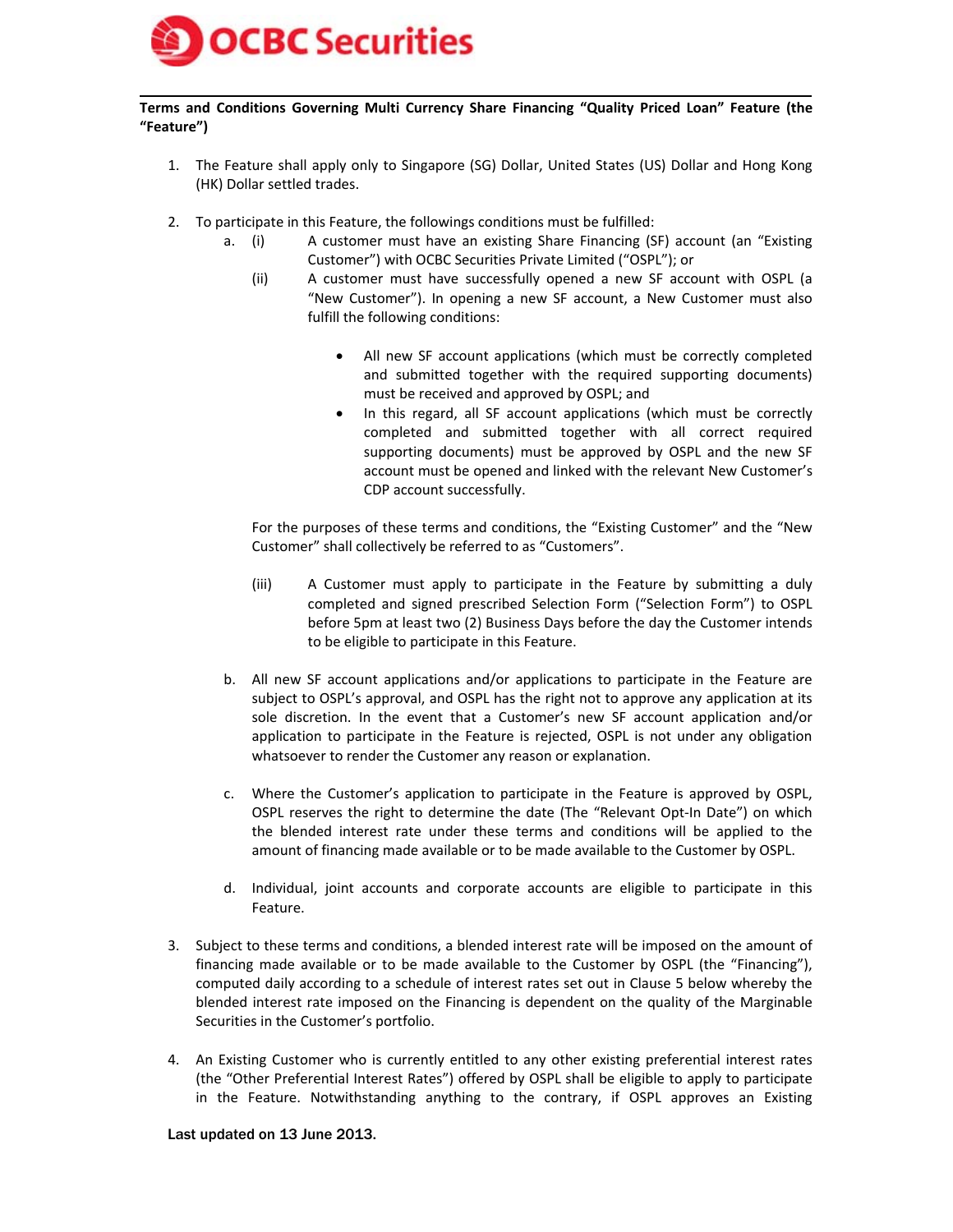Customer's participation in the Feature, such Existing Customer shall automatically be disqualified or withdrawn from any Other Preferential Interest Rates that he/she may be entitled to prior to the Relevant Opt-In Date.

5. Upon approval by OSPL of a Customer's application to participate in the Feature, the applicable schedule of interest rates attributable to the different quality of Marginable Securities is set out in the table below.

## **Table (1)**

| <b>Quality of</b><br><b>Marginable</b><br><b>Securities</b> | <b>Description</b>                                 | <b>SGD, USD and HKD</b><br><b>Lending Rates</b>    |
|-------------------------------------------------------------|----------------------------------------------------|----------------------------------------------------|
| Grade 1                                                     | Major Global Index Component Securities            | 3.50%<br>(2.50% below SGD SFLR*)                   |
|                                                             |                                                    | (2.75% below USD SFLR*)<br>(3.50% below HKD SFLR*) |
| Grade 2                                                     | Large Cap Securities with Market Capitalisation of | 4.50%                                              |
|                                                             | more than S\$1 billion                             | $(1.50\%$ below SGD SFLR*)                         |
|                                                             |                                                    | (1.75% below USD SFLR*)                            |
|                                                             |                                                    | (2.50% below HKD SFLR*)                            |
| Grade 3                                                     | Mid/Small Cap Securities                           | 6.50%                                              |
|                                                             |                                                    | $(0.50\%$ above SGD SFLR $*)$                      |
|                                                             |                                                    | (0.25% below USD SFLR*)                            |
|                                                             |                                                    | (0.50% below HKD SFLR*)                            |
| Grade 4                                                     | All other Marginable Securities                    | 7.50%                                              |
|                                                             |                                                    | $(1.50\%$ above SGD SFLR*)                         |
|                                                             |                                                    | (1.25% above USD SFLR*)                            |
|                                                             |                                                    | (0.50% above HKD SFLR*)                            |

\***Share Financing Lending Rate ("SFLR") for SGD, USD and HKD Financing currently stand at 6% p.a. , 6.25% p.a. and 7% p.a. respectively.**

Where the Customer's portfolio comprises Marginable Securities of differing grades, the blended interest rate shall be calculated based on the relevant interest rates which correspond to the various differing grades, and will depend, *inter alia*, on the concentration of Marginable Security the Customer holds from each grade.

Notwithstanding anything to the contrary, OSPL has the absolute discretion to vary, amend or change any of the interest rates set out in the table from time to time in its absolute discretion including without limitation the schedule of interest rates under this Feature and the SFLR for SGD, USD and HKD Financing.

6. Marginable value of Marginable Securities in the Customer's portfolio as of previous business day, including all outstanding trades, is used for the computation of the interest rates on a daily basis.

The following tables illustrate various scenarios as to how interest rates are computed based on the quality and Marginable value of Marginable Securities in the Customer's portfolio.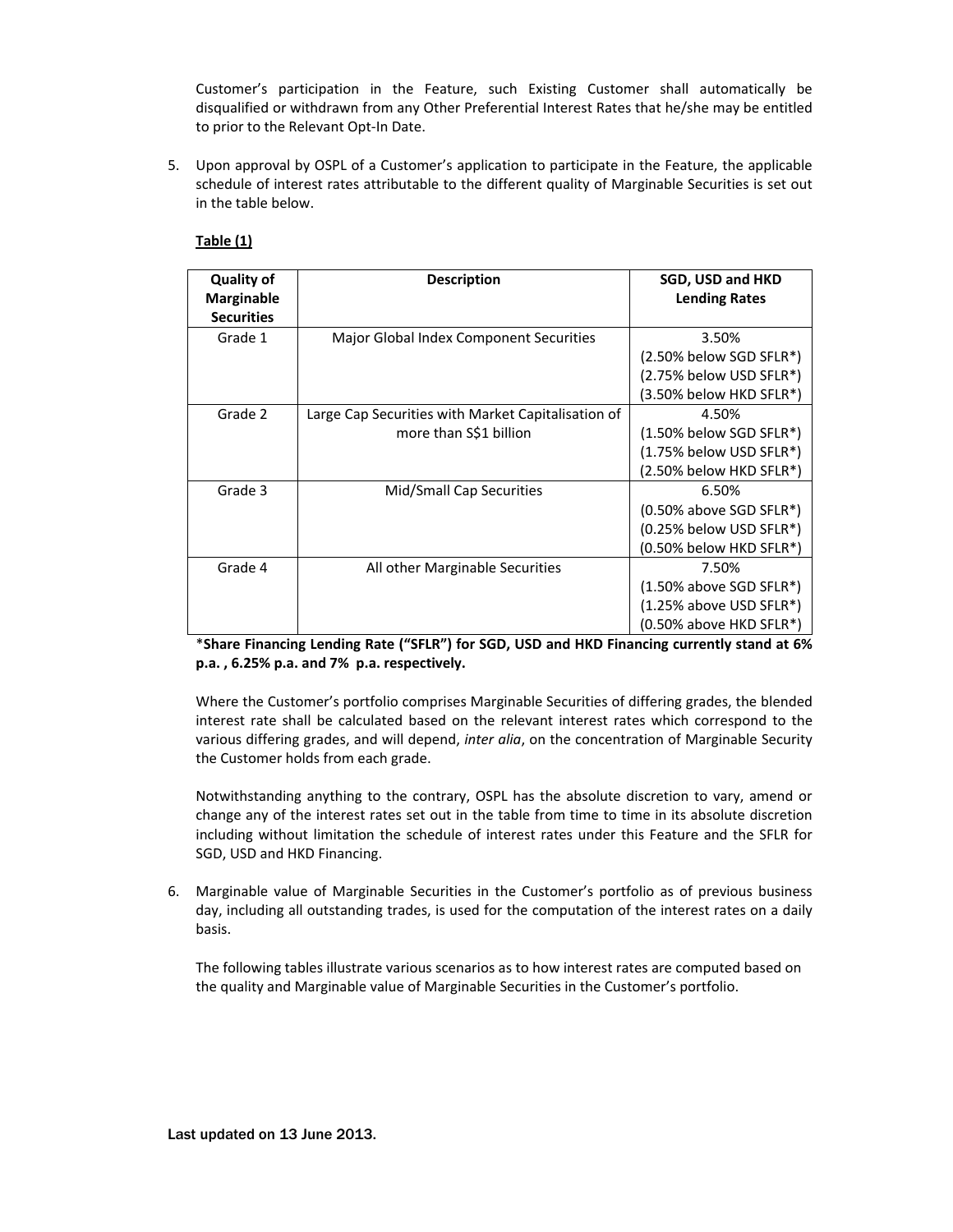# **^Scenario 1: Deposit Cash and Buy Grade 1 Security**

|                                     | 2 April (Mon) | 3 April (Tue) | 4 April (Wed) | 5 April (Thurs) | 6 April (Fri)     |
|-------------------------------------|---------------|---------------|---------------|-----------------|-------------------|
| Buy / Sell                          | Buy 10,000 of |               |               |                 |                   |
|                                     | Grade 1       |               |               |                 |                   |
|                                     | Security @    |               |               |                 |                   |
|                                     | S\$3.00       |               |               |                 |                   |
| Settlement Date                     | 5 April       |               |               |                 |                   |
| Portfolio of<br>Marginable Security | 10.000 of     | 10,000 of     | 10,000 of     | 10,000 of       | 10,000 of         |
|                                     | Grade 1       | Grade 1       | Grade 1       | Grade 1         | Grade 1           |
|                                     | Security      | Security      | Security      | Security        | Security          |
| Cash / Loan( $-$ )                  | S\$ 10,000    | S\$ 10,000    | S\$ 10,000    | $-S520.000$     | $-$ S\$ 20,001.92 |
| Marginable Value                    | S\$ 30,000    | S\$ 30,000    | S\$ 30,000    | S\$ 30,000      | S\$ 30,000        |
| <b>Blended Interest Rate</b>        | 3.50%         | 3.50%         | 3.50%         | 3.50%           | 3.50%             |
| <b>Interest Amount</b>              | 0             | 0             | O             | S\$ 1.92        | S\$ 1.92          |

## **^Scenario 2: Deposit Cash, Buy and Sell Part of Grade 1 Security**

|                              | 2 April (Mon) | 3 April (Tue) | 4 April (Wed) | 5 April (Thurs) | 6 April (Fri)    |
|------------------------------|---------------|---------------|---------------|-----------------|------------------|
|                              | Buy 10,000 of | Sell 5,000 of |               |                 |                  |
| Buy / Sell                   | Grade 1       | Grade 1       |               |                 |                  |
|                              | Security @    | Security @    |               |                 |                  |
|                              | S\$3.00       | S\$3.00       |               |                 |                  |
| Settlement Date              | 5 April       | 6 April       |               |                 |                  |
| Portfolio of                 | 10,000 of     | 5.000 of      | 5,000 of      | 5,000 of        | 5,000 of         |
| Marginable Security          | Grade 1       | Grade 1       | Grade 1       | Grade 1         | Grade 1          |
|                              | Security      | Security      | Security      | Security        | Security         |
| Cash / Loan( $-$ )           | S\$ 10.000    | S\$ 10,000    | S\$ 10,000    | $-$ S\$ 20,000  | $-$ S\$ 5,001.92 |
| Marginable Value             | S\$ 30,000    | S\$ 15,000    | S\$ 15,000    | S\$ 15,000      | S\$ 15,000       |
| <b>Blended Interest Rate</b> | 3.50%         | 3.50%         | 3.50%         | 3.50%           | 3.50%            |
| Interest Amount              | S\$ 0         | S\$ 0         | S\$ 0         | S\$1.92         | S\$0.48          |

# **^Scenario 3 Deposit Cash, Buy and Sell Grade 1 Security**

|                                            | 2 April (Mon) | 3 April (Tue)  | 4 April (Wed) | 5 April (Thurs) | 6 April (Fri) |
|--------------------------------------------|---------------|----------------|---------------|-----------------|---------------|
| Buy / Sell                                 | Buy 10,000 of | Sell 10,000 of |               |                 |               |
|                                            | Grade 1       | Grade 1        |               |                 |               |
|                                            | Security @    | Security @     |               |                 |               |
|                                            | S\$3.00       | S\$3.00        |               |                 |               |
| Settlement Date                            | 5 April       | 6 April        |               |                 |               |
| Portfolio of<br><b>Marginable Security</b> | 10,000 of     |                |               |                 |               |
|                                            | Grade 1       |                |               |                 |               |
|                                            | Security      |                |               |                 |               |
| Cash / Loan( $-$ )                         | S\$ 10,000    | S\$ 10,000     | S\$ 10,000    | $-$ S\$ 20,000  | S\$ 9,996.71  |
| Marginable Value                           | S\$ 30,000    | S\$ 0          | S\$ 0         | S\$ 0           | S\$ 0         |
| <b>Blended Interest Rate</b>               | 3.50%         | 6.00%          | 6.00%         | 6.00%           | 6.00%         |
| Interest Amount                            | S\$ 0         | S\$ 0          | S\$ 0         | S\$3.29         | S\$ 0         |

### **^Scenario 4 Deposit Cash, Buy and Sell Grade 4 Security**

|                                     | 2 April (Mon) | 3 April (Tue)  | 4 April (Wed) | 5 April (Thurs) | 6 April (Fri) |
|-------------------------------------|---------------|----------------|---------------|-----------------|---------------|
| Buy / Sell                          | Buy 10,000 of | Sell 10,000 of |               |                 |               |
|                                     | Grade 4       | Grade 4        |               |                 |               |
|                                     | Security @    | Security @     |               |                 |               |
|                                     | S\$3.00       | S\$3.00        |               |                 |               |
| Settlement Date                     | 5 April       | 6 April        |               |                 |               |
| Portfolio of<br>Marginable Security | 10,000 of     |                |               |                 |               |
|                                     | Grade 4       |                |               |                 |               |
|                                     | Security      |                |               |                 |               |
| Cash / Loan( $-$ )                  | S\$ 10,000    | S\$ 10,000     | S\$ 10,000    | $-$ S\$ 20,000  | S\$ 9,996.71  |
| Marginable Value                    | S\$ 30,000    | S\$ 0          | S\$ 0         | S50             | S\$ 0         |
| <b>Blended Interest Rate</b>        | 7.50%         | 6.00%          | 6.00%         | 6.00%           | 6.00%         |
| <b>Interest Amount</b>              | S\$ 0         | S\$ 0          | S\$ 0         | S\$3.29         | S\$ 0         |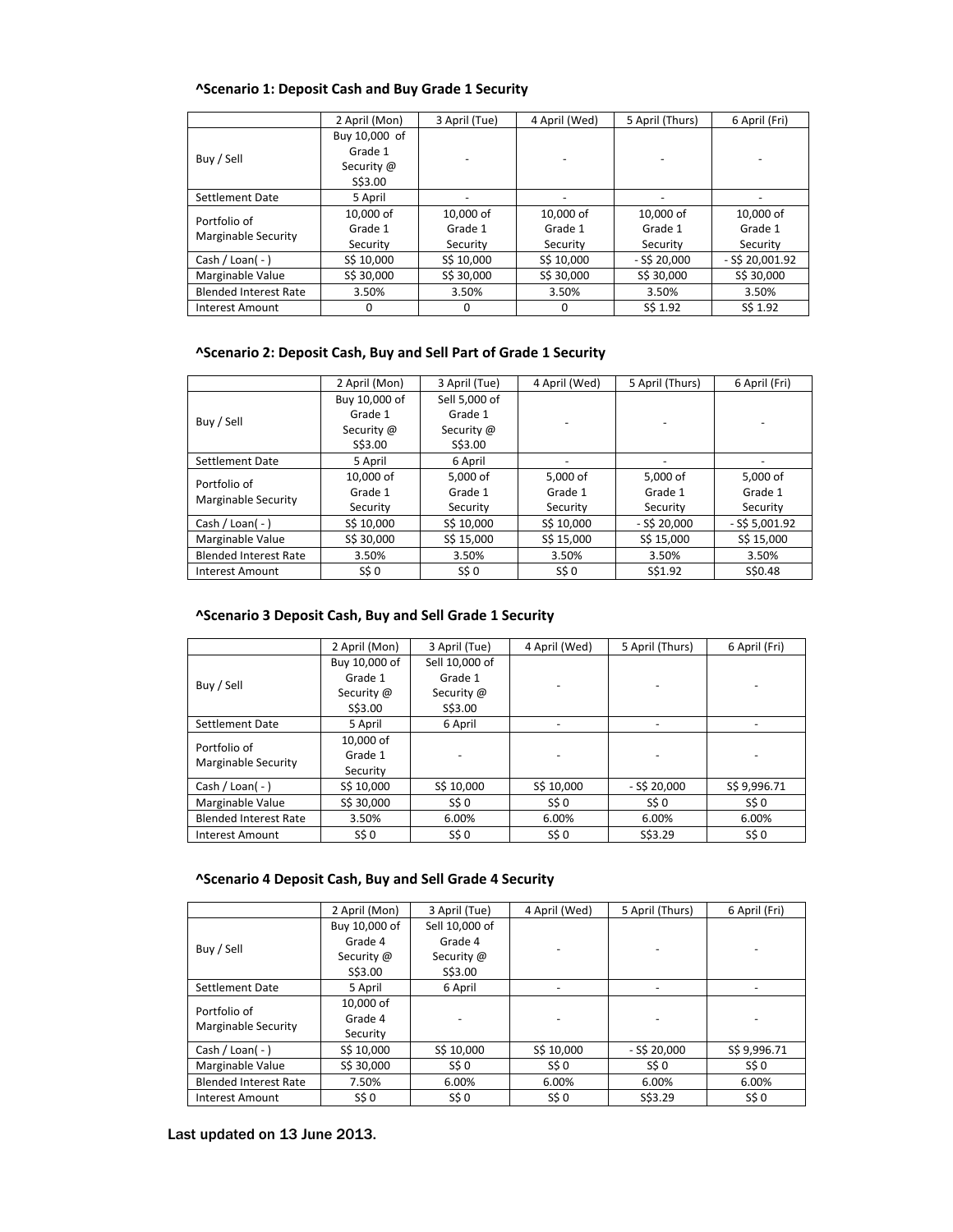^For the ease of illustration, brokerage and other fees are excluded. Customers should note that there are necessarily limitations and difficulties in using examples, tables or illustrations to provide a full explanation or depiction. All information, statements, figures, content, explanations, examples, and details (collectively, the "Information") contained above is intended for illustrative and/or information purposes only, and should not be relied upon for any purpose whatsoever. Customers should, in the event of any doubt as to how to read or understand the examples, tables, illustration or information, contact OSPL for a fuller explanation, depiction or further details.

- 7. In the event that the Customer's portfolio does not comprise any Marginable Security, the Financing shall incur and be subject to interest at the SFLR for SGD, USD and HKD Financing prevailing from time to time.
- 8. OSPL reserves the right at its sole discretion to withdraw any Customer from the Feature at any time and to determine the date of such withdrawal.
- 9. All terms used but not defined herein shall be as defined in the OSPL Standard Trading Terms and Conditions. These terms and conditions shall be read in conjunction with the OSPL Standard Trading Terms and Conditions and any other terms and conditions which govern the relationship between OSPL and the Customer (the "Other Terms and Conditions"). In the event of any inconsistency between these terms and conditions and the Other Terms and Conditions, these terms and conditions shall prevail.
- 10. OSPL may at any time at its sole and absolute discretion, without notice or assigning any reason therefore, terminate the Feature or vary, supplement, amend or modify any one or more of these terms and conditions in any manner as it shall deem fit. OSPL shall not be liable to any person for any claims, costs, expenses, loss or damage suffered by any person as a result of the aforementioned matters.
- 11. Customers who participate in this Feature are not eligible to participate in other interest schemes conducted by OSPL unless otherwise approved by OSPL.
- 12. OSPL shall not be responsible for any loss to or damage incurred or suffered by any Customer or any other person in connection with this Feature.
- 13. The eligibility of each Customer to participate in the Feature shall be determined at the absolute discretion of OSPL. The decision of OSPL on all matters relating to the Feature shall be final and no correspondence or queries will be entertained.
- 14. In the event of any inconsistency between these terms and conditions and any brochure, marketing or promotional material relating to the Feature, these terms and conditions shall prevail.
- 15. These terms and conditions shall be governed by the laws of Singapore and the participants in the Feature irrevocably submit to the non-exclusive jurisdiction of the courts of Singapore.
- 16. A person who is not a party to any agreement governed by these terms and conditions shall have no right under the Contracts (Rights of Third Parties) Act (Cap 53B) to enforce any of these terms and conditions.
- 17. Without prejudice to these terms and conditions, all Customers who participate in the Feature expressly and irrevocably permit and authorise OSPL to disclose, reveal and divulge information

Last updated on 13 June 2013.